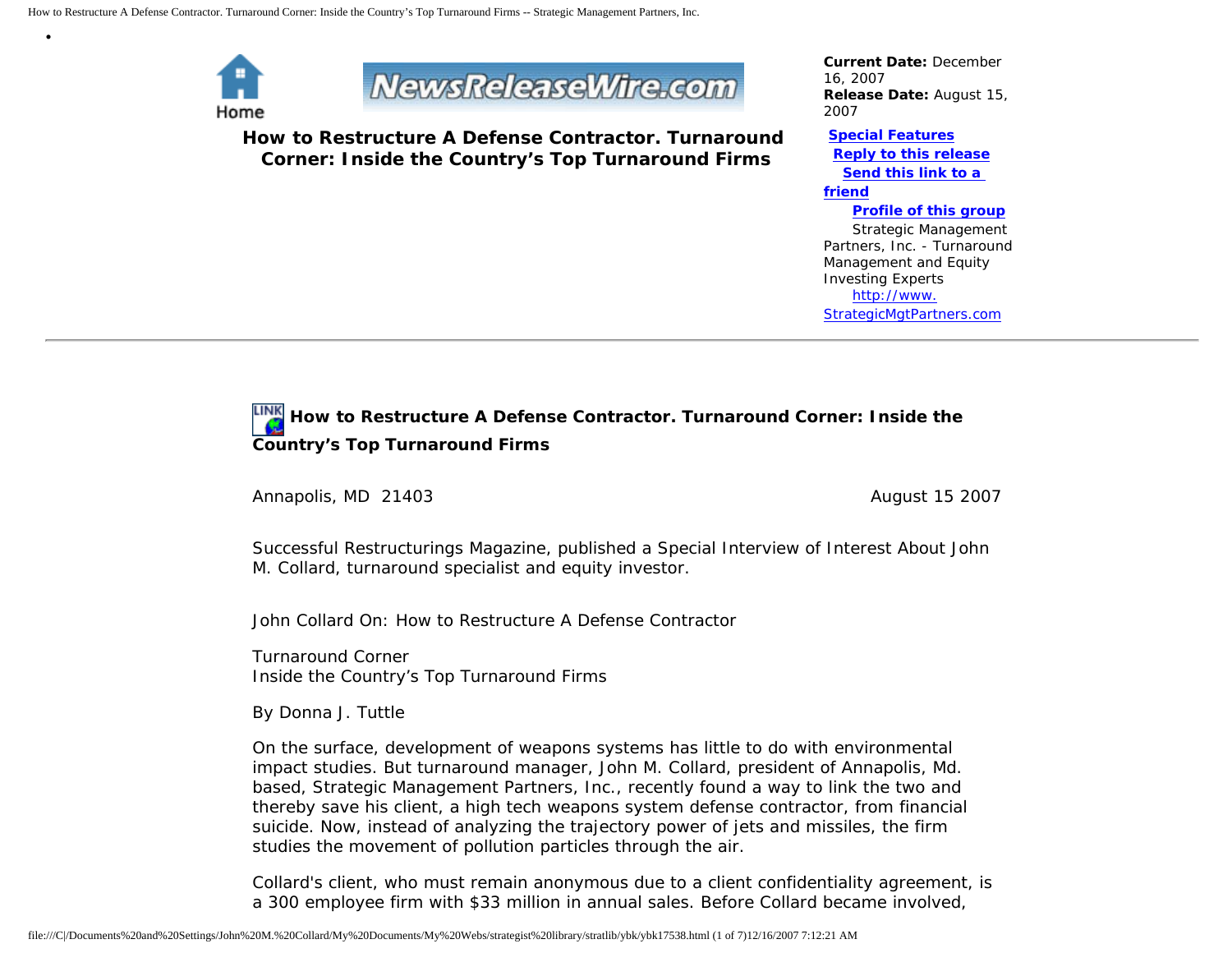the company developed and deployed weapons systems for the government. Its major customers included air and space divisions of major governmental agencies such as the Strategic Defense Initiative (SDI), the National Aeronautics and Space Administration (NASA), and the U.S. Air Force. [Today the firm has grown six-fold]

Much of the firm's work involved simulation modeling, a type of computer programming that recreates events like missile launchings and jet takeoffs in true to life fashion. Using the sophisticated programs, the firm's employees measured different characteristics of flight and movement.

Simulation modeling was profitable for the company during the '80's. However, the '90's brought defense cutbacks, the end of the Cold War and a change of administration. There was little need for such "War Games." As a result, the company's narrow specialty hung like a noose around its neck.

When Collard walked in the firm's doors, annual sales had dropped from \$42 million to \$33 million, the company hadn't won a major contract in three years and its market was shrinking rapidly. As the company's profit margins became smaller, it increased its bidding prices -- making it even less competitive in contests for major contracts.

In assessing the firm, Collard, who specializes in defense conversion, pinpointed two other signs of trouble common to ailing defense contractors. First, the company's backlog of contracts was eroding.

"In federal contracting circles, companies live by their backlog," Collard said. "For example, say the company wins a five year, \$10 million contract. The first year into the contract, it may only have been paid \$2 million. That means the firm still has an \$8 million backlog."

Second, the company's bid and proposal (B&P) fund, the pool of money it uses to research and prepare bid proposals for new contracts, was deteriorating. "Not only was the company coming to the end of its rope on old contracts, it also had limited funds to go out and get new ones," Collard said.

Collard and management spent the majority of their time trying to pinpoint a service or product that could project the company into the commercial market. The company finally realized its core strength was measuring the movement of objects through space — but those objects didn't have to be defense related.

Collard suggested his client try to cash in on the environmental boom. "I figured they could analyze how particles of pollution float and move through the air. They told me I was crazy. After meetings with the Environmental Protection Agency (EPA) and some review of upcoming legislation, the company started to realize that maybe I wasn't crazy," Collard said.

Within the first six months of applying its expertise to the environmental industry, Collard's client won three major contracts. Today, its possibilities seem endless. The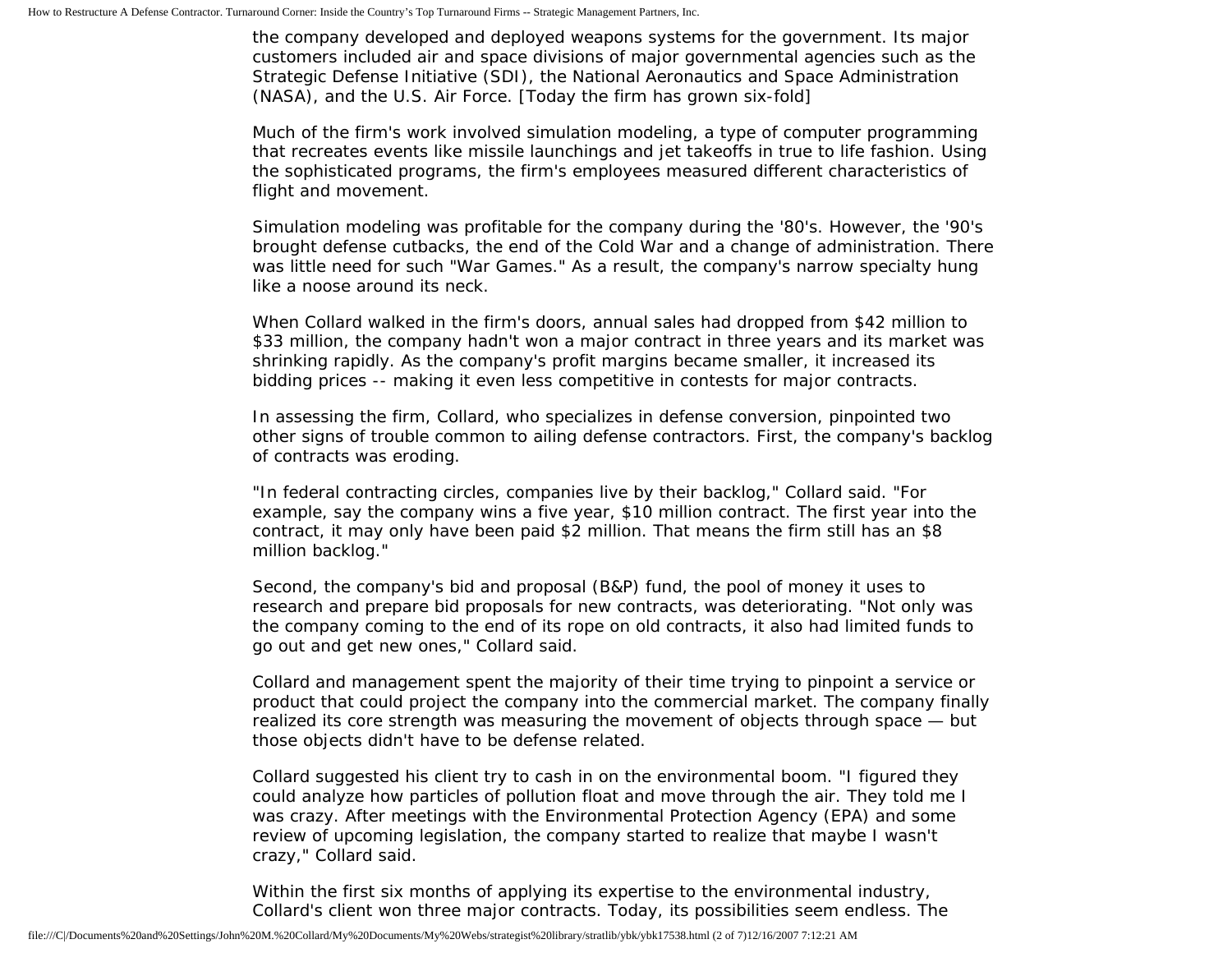company can go after contracts to identify radiation levels coming from nuclear reactor chimneys; contracts to measure the forces of weather patterns; and contracts to examine the movement of acid rain particles. And with the flood of EPA legislation requiring commercial business to identify and measure the pollutions they generate, the company's fortunes seem secure.

While company turnarounds in other industries almost always call for a restructuring of the balance sheet, that is not the case in the defense or federal contracting industry.

"In most every turnaround case, crisis managers say 'Restructure the balance sheet. Lay off people,"' Collard said. "Those tactics don't work in the defense contractor industry. With defense contractors, there usually are not a lot of assets. Their balance sheet is not very complicated. Usually, they rent a place and hire lots of people, but they don't have a lot of debt or suppliers. So the main step in converting them to new marketplaces is to build a strong selling function."

Once Collard helped this weapons systems client build a selling function and identify a new market, there was no need to retool — the firm continued to use its old equipment. Collard then consolidated seven of the firm's divisions into three including one that now deals with government testing and evaluation, one that performs studies and research and one that is developing the environmental aspect of the firm, which management believes will eventually account for about 50 percent of the firm's business.

What follows are Collard's recommendations to crisis managers with clients in the defense contracting or federal contracting industry.

Put a sales force in place.

"Many defense companies and federal contractors don't have a sales force," Collard said. "In government contracting, commissioned salespeople are not an allowable cost. Firms are so used to responding to requests for proposals (RFPs). To survive in the commercial market, companies must build a strong selling function."

Use subcontractors to meet employment needs of big contracts.

"Many defense firms get into this almost chicken and egg scenario... They wonder how they can win big contracts without having a large employment pool; then they worry if they can afford the employees if they don't get the contract," Collard said. "By forming alliances with subcontractors, companies can keep their personnel costs down. While many firms hate to give part of the contract money away to subcontractors, they really are saving money because they're not paying annual salaries and overhead costs for that many permanent employees."

Put a Bid Information Review (BIR) process in place.

"The salespeople don't always ask the hard questions," Collard said. "The BIR process is structured with between 40 and 100 questions that force the salespeople to ask specifics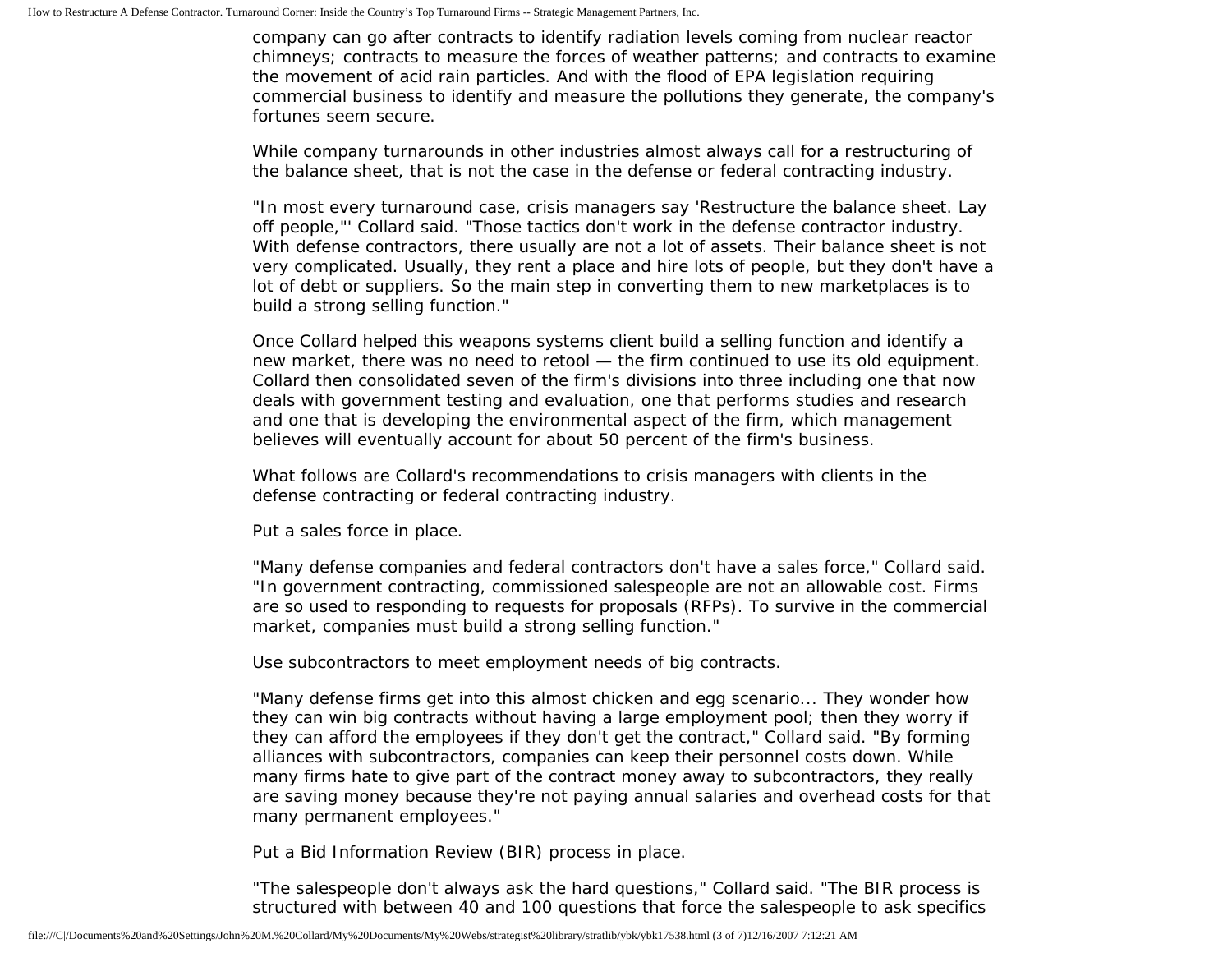of the company/agency seeking contractors. Often the best thing the BIR can do is let the company know if the contract isn't a good match for it. It also helps salespeople get a real feel for what the company issuing the contract really wants. From that, they can figure out how to differentiate from the others who are bidding."

Look beyond the company's major product for new sources of revenue.

"Most people limit their thinking and assume they have to deliver the same product in the same way to a new marketplace," Collard said. "If the company makes airplanes for the defense industry and suddenly finds that with defense cutbacks, a shrinking commercial market and limited global market, they think they're doomed. Often, they're not. They have subcomponents of that airplane that are very marketable —guidance systems, fuel systems, tracking systems, electronic systems. They just have to study new marLets and applications."

For example, Collard said, one of his clients worked in the military specifications field an area that requires high tolerance equipment with a low margin for error — like the Hubble Space Telescope. Faced with financial difficulties, the company didn't know where to look for new markets. Collard suggested that they work at a lesser tolerance level making products that were high tech, but that didn't necessarily meet military specifications. "Then there's less spoilage. It doesn't take as much time. The cost goes down. And the company is able to compete elsewhere."

Review the company's old bid files.

"Firms spend millions of dollars developing and researching technology to meet bid specifications," Collard said. "Then, if they don't get the bid, they forget about their work. Maybe the piece of technology wasn't fast enough or accurate enough for that particular bid, but it may have application in the commercial market.

Sometimes It's Who You Know That Counts

The conversion to a peace time economy is forcing many companies into a battle for increased sales, said John M. Collard, an Annapolis, Md. turnaround specialist. Many defense contractors and firms think they can simply jump into the commercial or international markets without changing the way they do business. That, Collard said, usually is fatal. He continued "You must often change the culture of your company to be successful in new markets."

"In the commercial market, you may be providing exactly what the buyer needs, but the buyer may suddenly decide he or she doesn't like your tie. And by the way, one of your competitors may have a similar, yet inferior product, but it's starting to look better than yours because your competitor has had the buyer out on the golf course," Collard said.

Collard's advice: Relationships mean everything in the commercial market, and they are maintenance-intensive. "Performance under pressure is the key to survival here," he said.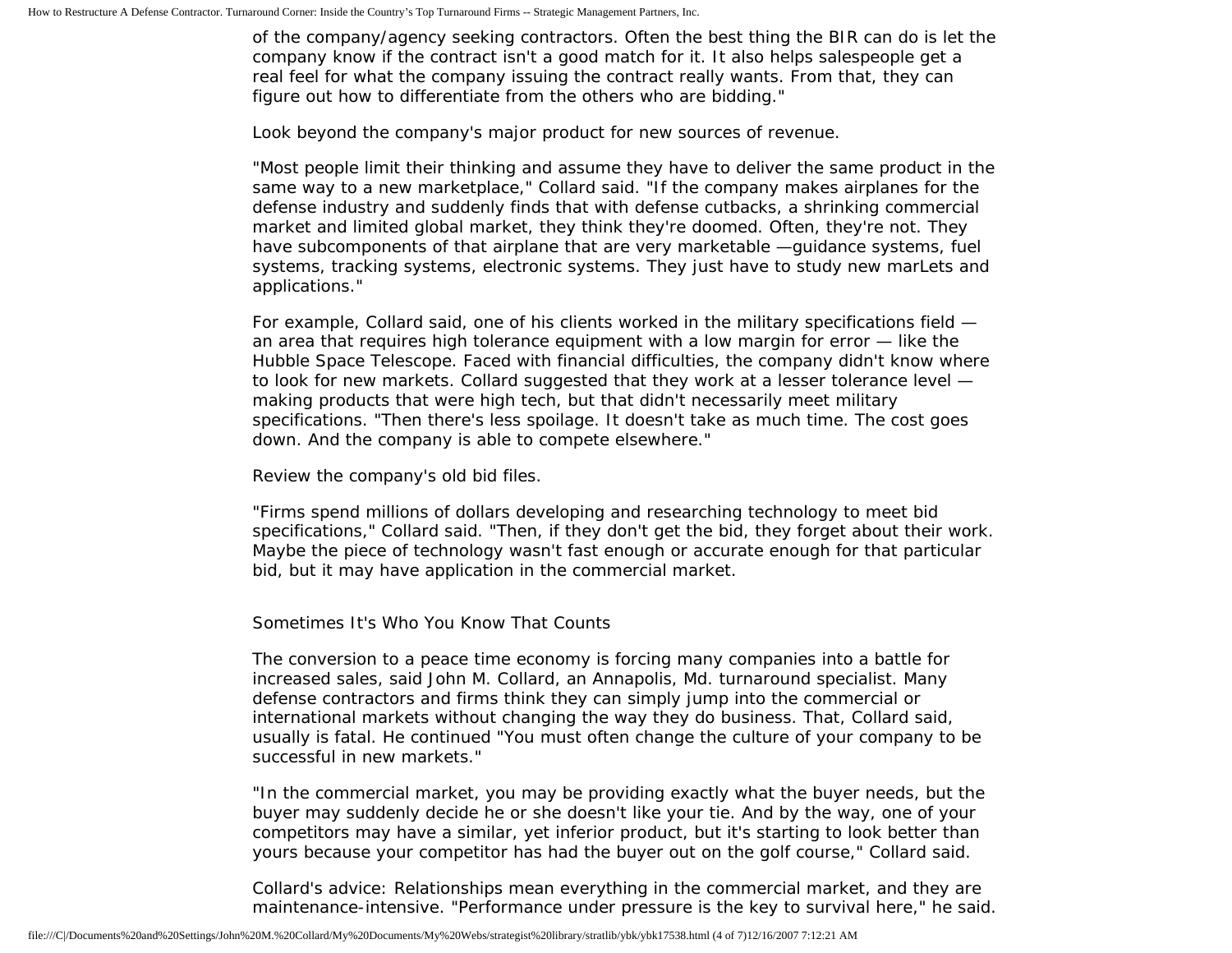Reference: [Library: John Collard On: How to Restructure A Defense Contractor](http://members.aol.com/jmcollard/ssr.html) 

[www.StrategistLibrary.com](http://www.strategistlibrary.com/)

[www.StrategicMgtPartners.com](http://www.strategicmgtpartners.com/)

About Collard

John M. Collard, is Chairman of Annapolis, Maryland-based Strategic Management Partners, Inc. (410-263-9100, [www.StrategicMgtPartners.com](http://www.strategicmgtpartners.com/) ), a nationally recognized turnaround management firm specializing in interim executive leadership, asset recovery, and investing in underperforming companies. He is Past Chairman of the Turnaround Management Association, a Certified Turnaround Professional, and brings 35 years senior operating leadership, \$85M asset recovery, 40+ transactions worth \$780M+, and \$80M fund management expertise to run troubled companies, and advise company boards, litigators, institutional and private equity investors.

[www.StrategicMgtPartners.com](http://www.strategicmgtpartners.com/)

John M. Collard (John@StrategicMgtPartners.com) Chairman Strategic Management Partners, Inc. 522 Horn Point Drive Annapolis, MD 21403 Phone : 410-263-9100 Fax : 410-263-6094

[www.StrategicMgtPartners.com](http://www.strategicmgtpartners.com/)

More Information [Library: John Collard On: How to Restructure A Defense Contractor](http://members.aol.com/jmcollard/ssr.html)

[Contact John M. Collard](http://www.expertclick.com/expertClick/contact/default.cfm?Action=ContactExpert&GroupID=1016) l='l

[Ask a question with InterviewNetS](http://www.expertclick.com/expertClick/contact/default.cfm?GroupID=1016)M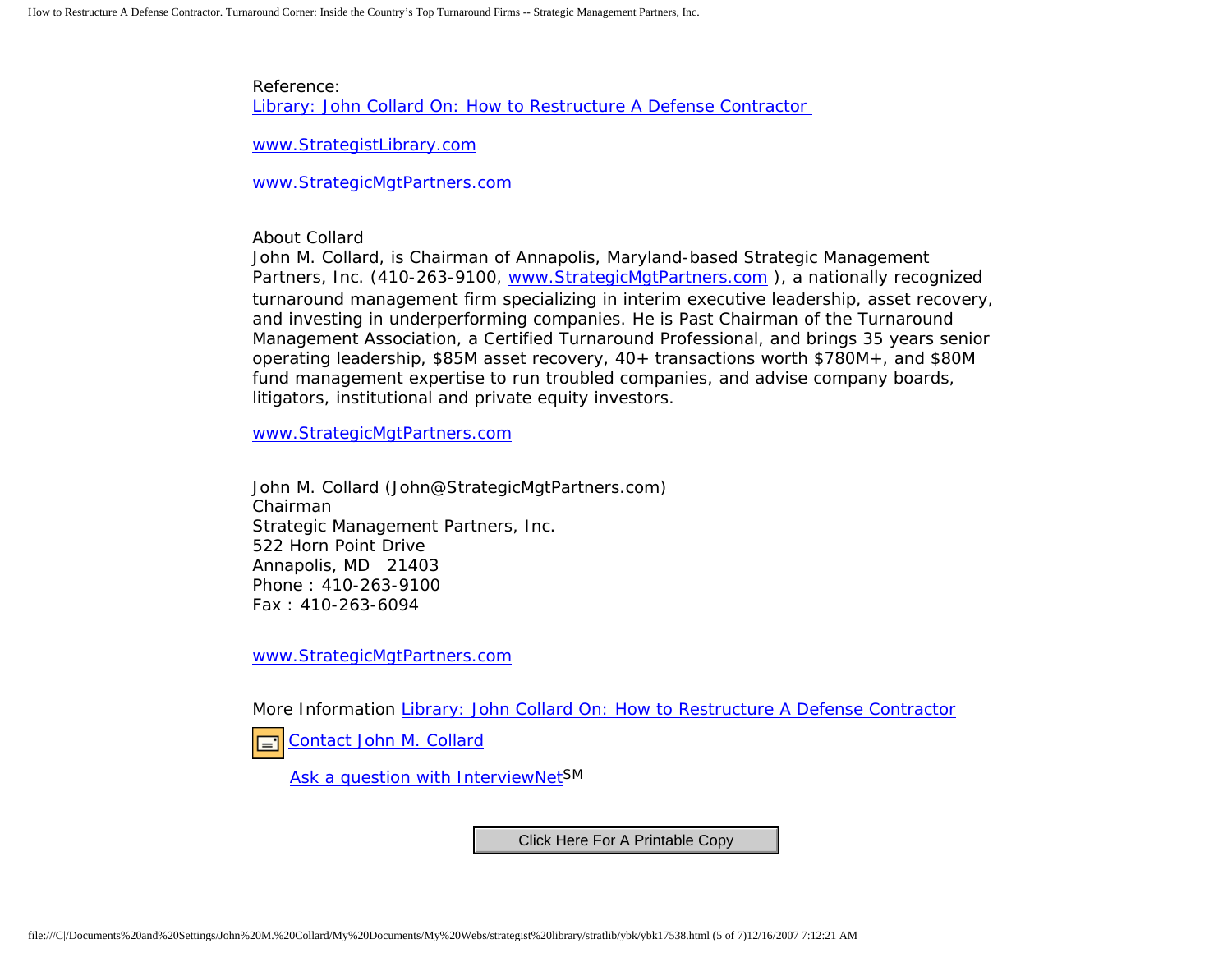|     | Other experts on these topics:   |
|-----|----------------------------------|
| 1.  | <b>Management</b>                |
| 2.  | Leadership                       |
| 3.  | <b>Planning</b>                  |
| 4.  | <b>Invest</b>                    |
| 5.  | <b>Strategy</b>                  |
| 6.  | <b>Small Business</b>            |
| 7.  | <b>Strategic Planning</b>        |
| 8.  | <b>Advisor</b>                   |
| 9.  | <b>Valuation</b>                 |
| 10. | <b>Transition</b>                |
| 11. | <b>Value</b>                     |
| 12. | <b>Bankruptcy</b>                |
| 13. | <b>Crisis Management</b>         |
| 14. | <b>Governance</b>                |
| 15. | <b>Investment Management</b>     |
| 16. | <b>CEO Effectiveness</b>         |
| 17. | <b>Executive Leadership</b>      |
| 18. | <b>Turnaround</b>                |
| 19. | <b>Corporate Change</b>          |
| 20. | <b>Ethical Issues/Management</b> |
| 21. | <b>Startup</b>                   |
| 22. | <b>Corporate Restructuring</b>   |
| 23. | <b>Executive Transition</b>      |
| 24. | <b>Turnaround Management</b>     |
| 25. | <b>Venture Capital</b>           |
| 26. | <b>Asset Recovery</b>            |

**27. [Corporate Renewal](http://www.expertclick.com/search/default.cfm?SearchCriteria=Corporate Renewal)**